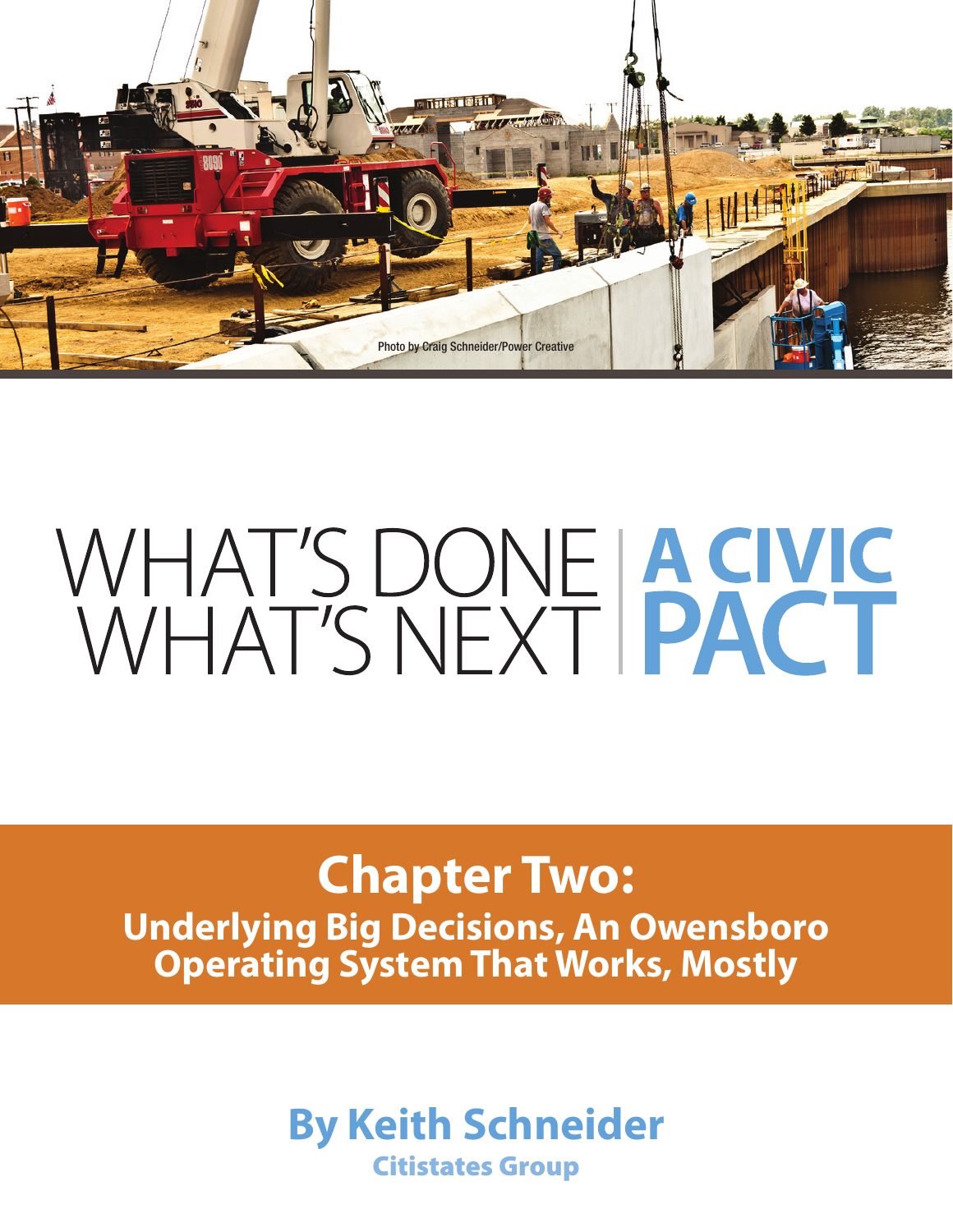### **The Citistates Project www.civicpact.org**

In 1991, the Messenger-Inquirer retained syndicated columnist Neal Peirce and his associates to assess the challenges and opportunities facing Owensboro-Daviess County. The report focused on many aspects of community life.

Now 20 years later, the Public Life Foundation is bringing The Peirce Group (now known as Citistates) back for a fresh, objective update and analysis. Citistates has conducted comparable studies in 26 communities and regions.

The report is based on extensive research and interviews with dozens of local residents. The lead analysts are Citistates CEO Curtis Johnson and veteran New York Times reporter Keith Schneider.

The Citistates Group is a network of journalists, speakers and civic leaders focused on building competitive, equitable and sustainable 21st century cities and metropolitan regions. The Group's forte is communications to stimulate active debate on the real-world choices facing 21st century regions.

Curtis Johnson is CEO of Citistates. A former chairman of the Metropolitan Council of Minneapolis-St. Paul, he also served ten years as a college president, leader of a public affairs research organization, policy advisor and chief of staff for Minnesota Governor Arne Carlson. He has authored and co-authored several books, numerous articles and reports.

Keith Schneider is a nationally known writer and public policy specialist. Since 1981, he has been a special correspondent for the New York Times, including a decade (1985-1995) when he was a Times national correspondent based in Washington. He also serves as senior editor and producer at Circle of Blue, an independent online multi-media news organization covering the global freshwater crisis. He has won two George Polk Awards, among the most prestigious in American journalism.

The Public Life Foundation of Owensboro is the sponsor of the Citistates project. Established in 1996 by John Hager, former owner, editor and (with brother Larry Hager) co-publisher of the Messenger-Inquirer, the foundation fosters broad and meaningful citizen participation in community decisions and public policy. The foundation studies public issues; commissions research; publishes articles, reports, discussion guides and more. PLFO creates opportunities for civic engagement and public dialogue through focus groups, public forums and town meetings.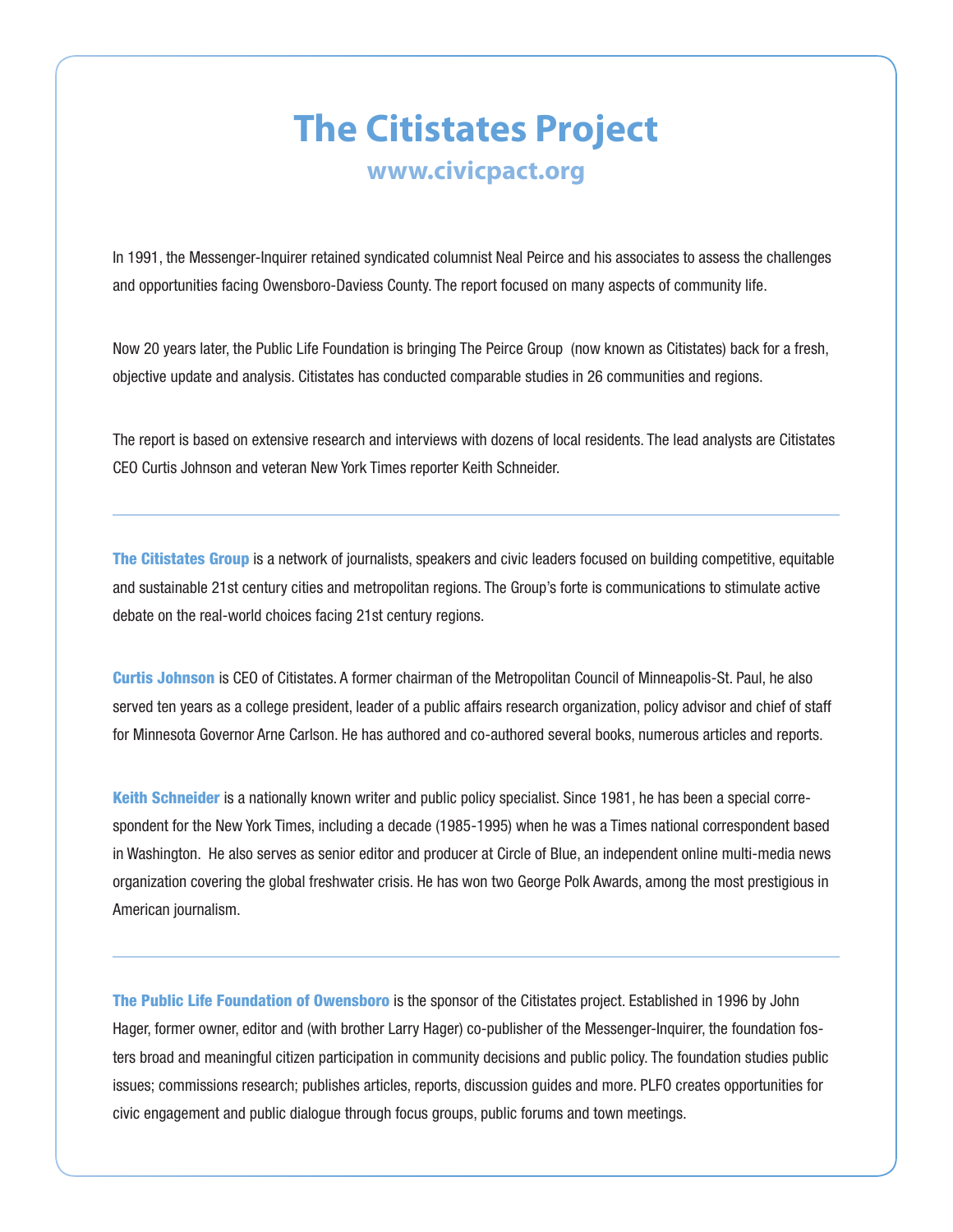#### Chapter Two: Underlying Big Decisions, An Owensboro Operating System That Works, Mostly

**Governing in Kentucky's Fourth Largest City Is Civil, Determined, Producing Big Outcomes**

*By Keith Schneider Citistates Group*

Right off the bat, it's important to note how different Owensboro's attitude about the future is from much of the rest of the country. Owensboro is in transition, to be sure. But its vector is pointing up, not down.

That's not the case in too many other places. The public mood is so hollowed out that Americans have settled on a single word – "dysfunctional" – as a polite way to describe the ideological fanaticism, political ruthlessness, and economic heedlessness that has made the intrinsically messy process of governing the nation unbearable. Similarly fierce conflict and feckless results also characterize the brand of democracy that has taken hold in Frankfort, Sacramento, Lansing and most other state capitals bullied by deficits, slashed programs, and demoralizing layoffs.

Indeed dysfunction and disinvestment define much of America's painful era of national reckoning and stagnation. But not all of it.

It turns out that American democracy still works at the local level, a select group of big and small cities and counties. The reality of day-to-day civic needs – street repair, garbage collection, emergency services, construction permits, contracts – tends to temper political combat, reward insightful and strong leaders, and replace ideology and revenge with shared values and some measure of common decency.

The local governments that are widely regarded as setting the gold standard in municipal management – Chicago, New York, Denver, Charleston, S.C., Chattanooga, Grand Rapids, to name a few – also are defying the tax-cutting, investment-starving economic logic of the times. They are spending taxpayer dollars on new transit systems, housing, schools, research centers, parks, city-wide Internet access, college scholarships, inducements to attract entrepreneurs, and any number of other public programs and civic equipment to leverage private investment. All are performing much better economically than the states they are in.

These cities, managed by capable elected and appointed officials and supported by pragmatic residents, understand that spending on public assets is one of the principal tools for encouraging a strong business sector, generating good jobs, and providing for an economic culture that provides personal safety and financial security.

That, of course, is the same formula that built America in the 20th century, but which is being abandoned in Washington and state capitals. It also is the formula that Owensboro embraced over the last six years under Democratic and Republican leadership, and which in the last two years produced almost 2,400 new jobs, more than any city in Kentucky.

That statistic, by itself, provides a persuasive argument for Owensboro to be included in the short list of small cities considered among America's best, a distinction that *Money Magazine*, *Forbes Magazine*, and several other well-regarded periodicals already recognized over the last year.

Owensboro, as we learned in chapter one of *What's Done, What's Next: A Civic Pact*, is building its next era of economic competitiveness on these basic pillars of American progress:

- 1. Investing in public schools and higher education institutions to both build a durable economic sector that employs more people with good jobs in Owensboro than any other sector than health care, and to develop a skilled and educated workforce that is strengthening existing businesses and attracting new employers.
- 2. Building new infrastructure roads, airport runways, port facilities, streets, downtown neighborhoods, a business incubator, parks, sports facilities, and a convention center – to enhance the competiveness of a self-conscious community that shows clear signs of outgrowing its provincialism.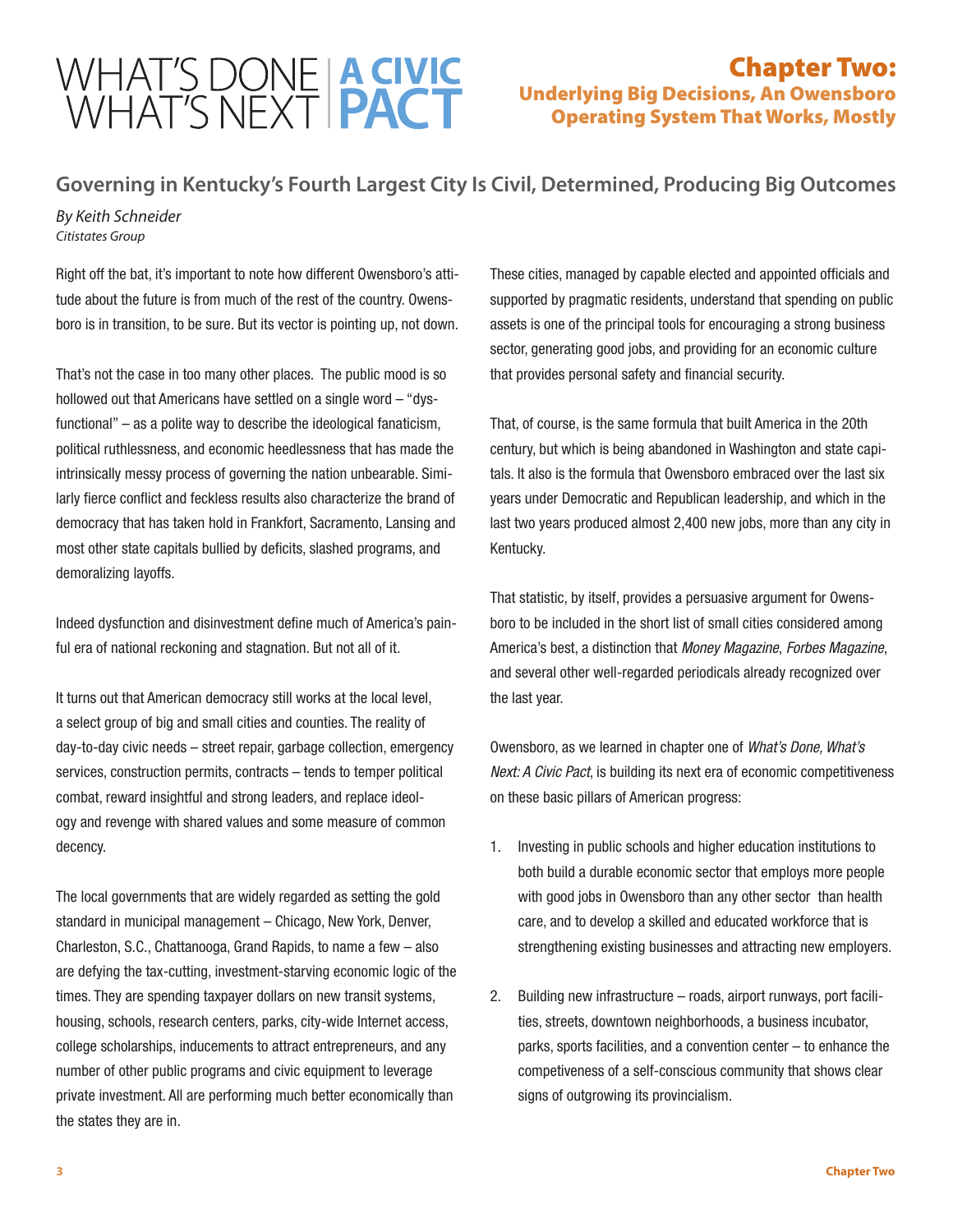- 3. Promoting art and music, and providing financial incentives to attract dynamic employers who, in turn, will recruit high-I.Q. and goal-oriented employees.
- 4. Promoting science, health, and new research and manufacturing practices, chief among them the promising plant-based pharmaceutical contract work at Kentucky BioProcessing, to push the boundaries of innovation and elevate Owensboro's brand as a premier place to live and do business.

#### **Strong Leadership**

Still, there is one more critical facet of Owensboro's progress that is neither well-recognized nor well-regarded in the city or in Daviess County. And that asset is how effectively both jurisdictions have been managed in recent years, and how they've learned to cooperate and collaborate.

Those features of local governing have done more than produce budget surpluses in an era more commonly defined by deficit. They prompted the city and county to jointly approve a tax increase on local insurance policies in 2009 that provided \$80 million in funding for farreaching downtown development projects. They've enabled Daviess County to invest \$6 million in a local 27-acre campus for Western Kentucky University that includes a 30,000 square foot, wired-for-thenew century classroom building that serves hundreds of students and where 40 people are employed. Smart decision-making and surpluses also provided the wherewithal for Owensboro to provide \$14.5 million in incentives and grants to enable the U.S. Bank Home Mortgage Company to expand its facilities over the last year and add 500 new jobs, although those jobs are not downtown.

Just as importantly, Owensboro's Mayor Ron Payne, a Republican who endorsed the re-election of Democratic Governor Steve Beshear, and Daviess County Judge Executive Al Mattingly, a Republican who once was an Independent, are civil to each other in public, and in private are said by colleagues to have found a way to work together. That has helped accelerate the pace of decisions, an important competitive advantage that unlike big-ticket infrastructure projects, doesn't cost

anything. The two ran against each other three years before in the Owensboro mayoral race.

Describing the city and county governments as well-managed, of course, is certain to generate either dismay or howls of laughter in the quarters of the community familiar with the back-and-forth, missed opportunities, unexpected decisions, and the other actions taken by elected leaders that one or another group considers foolish.

For instance, Jeff Barber, the chief executive of the Owensboro Medical Health System, sourly recounts five months in the late summer and fall of 2009. That was the time that it took the region's largest employer to secure from the city commission and the Metropolitan Planning Commission's Board of Adjustment the zoning changes and conditional use permits needed to start construction on a \$385 million hospital. The hospital, he said in an interview, fit the requirements of the regional land use master plan and was less than two miles from its current downtown location. "It baffled me," Barber said.

If the same proposal to move a big downtown hospital, though, was made in Pennsylvania, Ohio, or any of a dozen Michigan cities, the public process to decide on zoning changes and permits could easily consume years, and end up with a decision to deny the new location.

#### **A Process That Works**

Disagreement, after all, describes the give and take of democracy - when it's working well. Over time, Owensboro developed a public process that generally encouraged civil debate, not public bludgeoning, even when disagreements grew fierce, as they did in 2007. That year a group of citizens hired attorney Charles Wible to block a proposed \$300 million development along Highway 54 that would have used public financing to build a sports arena, hotel, convention center, office developments, cinemas, homes, and retail space. A Kentucky state board later determined that the tax incentives and financing sought by the developers did not fit state criteria.

There were several useful outcomes from that policy struggle. It focused fresh attention on the need to put those same big public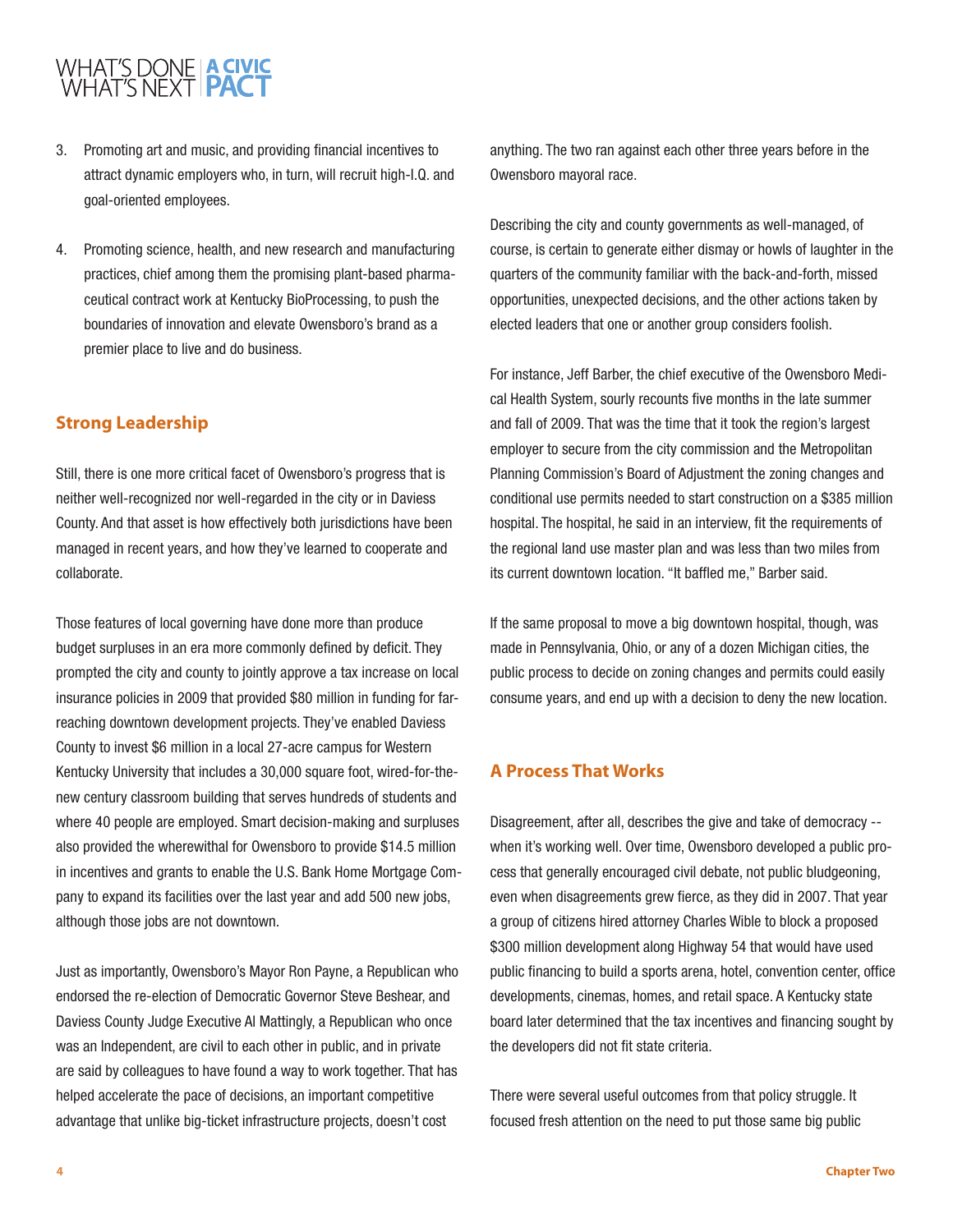assets downtown. The defeat of the Highway 54 proposal informed and energized a ground-breaking community meeting in November 2007, hosted by the Public Life Foundation and Washington-based America*Speaks* and attended by hundreds of citizens, that confirmed Owensboro's commitment to investing in the downtown core. It helped in the election of Mayor Payne, who recognized he could work directly with Judge Executive Reid Haire and the Daviess County Fiscal Court to implement a land use development plan and a funding strategy to pay for new downtown projects.

By the current standards of American policy-making, the campaign for downtown development proceeded steadily, and by comparison, quickly enough. The momentum bolstered the traditional culture of civility in Owensboro's public process, which helped explain why there was such stability in the community's leadership.

Owensboro's public meetings for the most part aren't brutal, as they've become in so many other communities, where citizens verbally bludgeon elected leaders and officials operate in a sphere of suspicion and doubt. Even the February 2009 meeting to approve the insurance tax increase, described by those who attended as tense, did not break down into chaos. There were legitimate questions and concerns about a tax increase during a recession. There was also a sense – even from the business community – that it was time that Owensboro invested in its future.

If the Owensboro process was dominated by angry hand waving and vile language -- behavior that participants certainly didn't learn from their mothers -- Owensboro's primaries wouldn't be so competitive, city commissioners wouldn't routinely run for mayor or county judge executive, and business executives wouldn't choose to devote so much of their time to be involved in big public decisions.

#### **Debate, Not War**

It's not perfect. To be sure, Owensboro's citizens, and a good number of its leaders outside of government consistently critique the local governing process as too closed to differing views, to some extent too insulated from public opinion. Questions of fairness are routinely raised. Owensboro's residents and leaders, though, need to spend time in the verbal abuse chamber of public meetings in Illinois or North Carolina or California, where citizens come emotionally armed for pitched combat, and the shouting is so loud the needle on the decibel meter swings to the top of the scale.

In those communities the democratic process is broken. Conflict takes priority over resolution. Delay and defeat prevail. Most importantly citizens and elected officials spend much of their time coming to the conclusion that doing nothing is superior to taking action. The result is fear of the future, now defined in the United States by new and disorienting battle slogans -- shouldn't, can't, won't and don't.

Owensboro, though, rejected that trend. It produced a kind of golden era of growth and change from 2005 to 2011 that is characterized by the principles and values that once defined the United States but are now largely confined to well-managed American cities – should, can, will, and do.

The steps Owensboro took to achieve that new positioning are readily visible. Research organizations, among them the Greater Owensboro Economic Development Corporation, made the case for a regional business strategy that stressed the quality of downtown as a magnet for people and new growth. Citizens elected capable leaders to the city and county governments who embraced the concept.

Owensboro and Daviess County officials defied the tax-cutting, investment-starving tilt of much of Kentucky and the nation and made courageous and highly disputed decisions to raise revenues for public projects. Those included a downtown master plan, new riverfront parks, enhanced public spaces to reconnect the waterfront to the heart of downtown, mixed-use redevelopment project downtown, and streetscaping, to name a few. Real estate investors, among them Larry Conder, Malcolm Bryant, Terry Woodward, and First Security Bank quickly justified the public investment with over \$32 million in proposals for a hotel, office building, and new residences and shops that already are generating new jobs.

Chapter two of *What's Done, What's Next: A Civic Pact* focuses on the governing process that made those achievements possible. From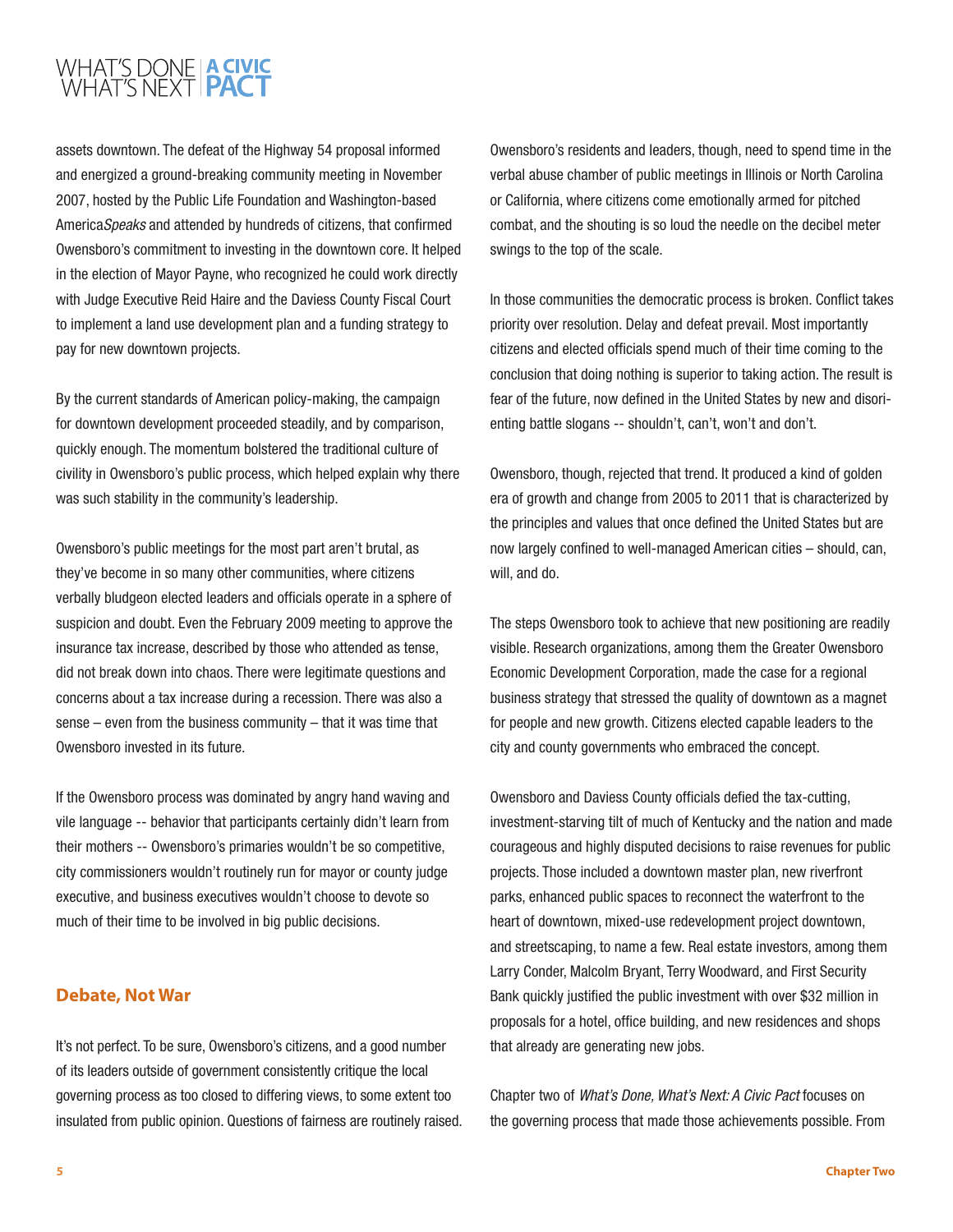the 2005 phone call from Senator Mitch McConnell to former Mayor Tom Watson offering serious federal aid for a riverfront park, to the upcoming 2011 design decision for a new convention center, Owensboro has embraced big economic development steps that put it in rare company among small cities anywhere in the nation.

Indeed, underlying Owensboro's decisions on downtown development, and the other policy and investment breakthroughs of recent years, is an operating system that has moved more diligently than most small metropolitan regions in the United States to raise money and compete in an era of enormous change that has no fixed rules of engagement.

How that operating system functions defines much of what Owensboro provides for its citizens and presents to the world.

#### **A Formative Public Event**

The steady transformation of downtown Owensboro from late 20th century exhaustion to a 21st century showcase of lively streets and riverfront parks was already six years old the afternoon of July 20, 2011. Some 50 citizens joined Mayor Ron Payne, a special city-county steering committee, and several reporters on City Hall's fourth floor to view the latest design and consider the projected cost of a new convention center. Most business leaders and many residents considered the building an essential new fixture on Owensboro's riverfront. Payne and the six other members of the city-county steering committee were closing in, after 16 months of work, on a final decision on the design, size, and cost of the center.

Done right, the convention center would anchor the \$120 million downtown redevelopment project that was under construction four blocks away, a good measure of which the city helped to finance. The convention center also could become the city's architectural signature, a convergence of great zones of interior glass, and crisp exterior angles that celebrated Owensboro's determination to thrive in a new era.

That, however, was not the convention center's original intent. The

building was envisioned as a kind of bookend to the RiverPark Center, the early 1990s performing arts building a few blocks upriver.

The July 20 meeting and the events that preceded and followed it serve as a set piece, a week-long scene within a larger narrative that illustrates not only how difficult it is to build a city's new economic foundation but also how Owensboro's operating system functions around big decisions. The steering committee meeting and its aftermath provides useful insights into the strengths and weaknesses of how Owensboro manages itself to succeed.

Payne, who was raised in Owensboro and whose career includes stints as city manager, finance director, auditor, and city commissioner, as well as director of finance in Tulsa, Oklahoma, fully understood the moment. Since his election in 2008, Payne has been the central hub in the circle of Owensboro's elected officials and opinion leaders that is overseeing downtown redevelopment and the new convention center. His peers generally commend the mayor's vision, intelligence, and persistence. If there's a reason to be critical, they say, it's how driven and stubborn Payne can be.

As the mayor approached the steering committee meeting, his convention center goals for July were characteristically straightforward. First, unveil the newest design on July 20. Second, put the design before the special seven-member, city-county steering committee a week later, on July 27, for a final vote of approval. Payne had arranged for the city-county Industrial Development Authority to meet that same day to okay the bonding authority to fund construction.

In short, if the steps worked, the convention center would be on its way to completion, perhaps in 2013. "It's like building a house, you know," Payne said on July 20. "We are getting very close."

#### **The Hard Last Steps To A Decision**

Payne knew that his late-game strategy was risky. Policymaking occurs in two theaters of engagement. One is public and is generally defined by regular open meetings. Payne felt the public portion of the steering committee's work, which met with calendar-like certainty,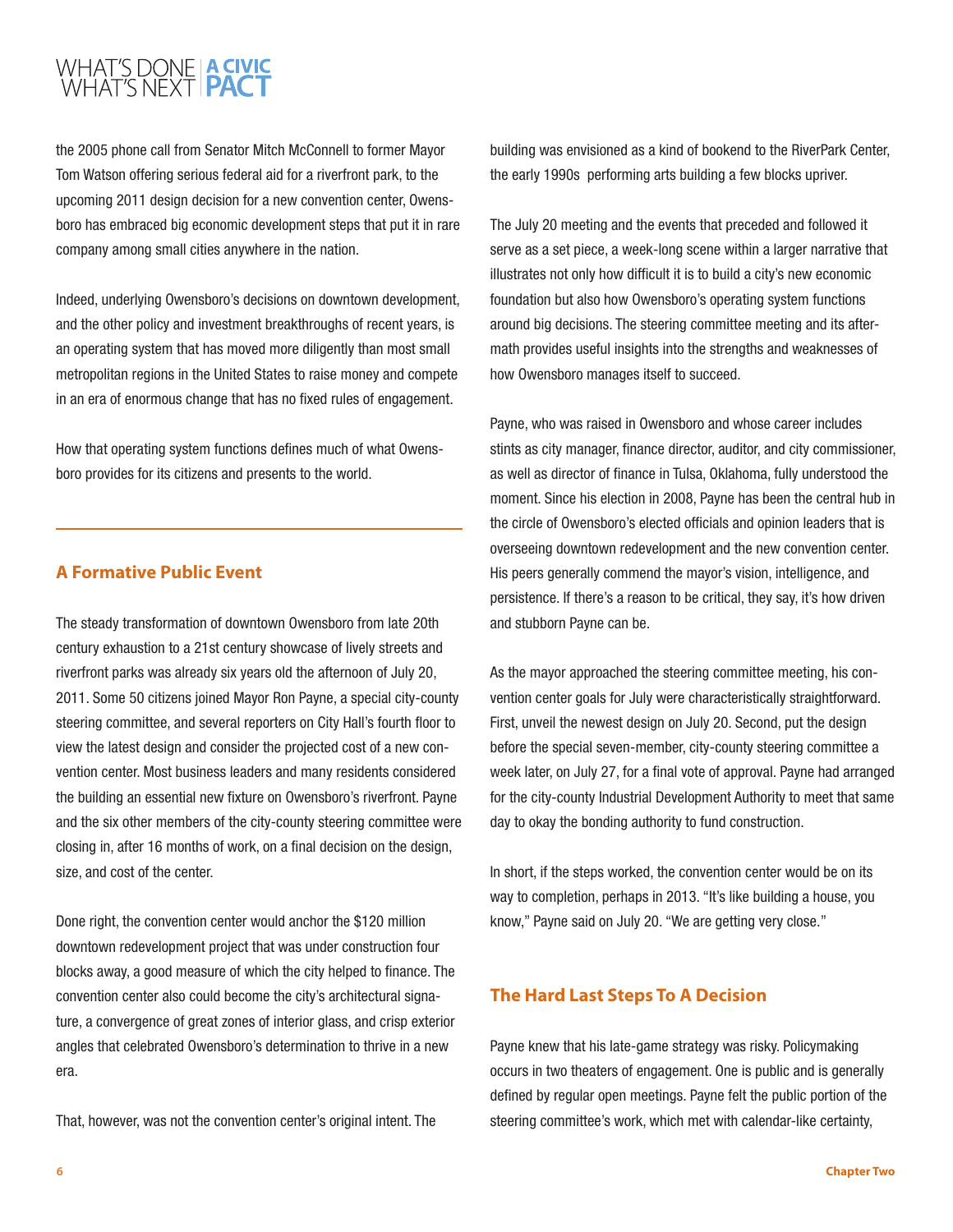was going well.

The other theater is what occurs in private. In that realm Payne knew he had problems.

Other prominent members of Owensboro's leadership network were pushing back, many of them personal friends who were confidentially calling the mayor and seeking private meetings. They included Nick Brake, an educator and the chief executive of the Greater Owensboro Economic Development Corporation, plus a good portion of his 17-member board, among them Rod Kuegel, a farmer and the board chair, and Darrell Higginbotham, the previous chair and president of Independence Bank.

Other people of influence also were leaning on Payne. Jody Wassmer, the president of the Greater Owensboro Chamber of Commerce and a good number of his board's 23 members were getting restive. And so was the Owensboro Daviess County Convention & Visitors Bureau. Karen Miller, its executive director and one of the very few women included in this issue to be among the city's elite leadership, was quietly and urgently summoning the attention of her peers -- in phone calls, emails, lunches, and meetings -- to what she regarded as flaws in the steering committee's review.

Her work, politically delicate, was having an effect.

At issue for the development leaders wasn't a campaign to reject the convention center. All of Owensboro's important business institutions had supported the 2009 tax increase that would pay for it. Rather, Miller, Brake, Wassmer, Kuegel, Higginbotham and other leaders were worried about its expanding size and cost at the expense of funding the remainder of the catalytic projects called for in the master plan. New details were steadily emerging in the regular public meetings of the steering committee, and through the network of internal channels available to the city's leadership loop. The conclusions that Miller, Brake and their peers reached about where the convention center design was heading were easy to make, and to them, disturbing.

In early 2010, the convention center was initially marketed as a kind of utility infielder—small, locally-focused, versatile, and moderate in cost. Gateway Planning Group, the Texas-based town planning firm that drew up Owensboro's downtown development plan, recommended a \$20 million, 80,000 square-foot facility capable of holding sporting events, indoor tournaments, concerts, and conventions.

At that price, the convention center budget readily fit into the long list of other downtown development projects – a market area, a park on the river distinguished by a state-of-the-art water jet fountain, the reinvention of Second Street and Veterans Boulevard as walkable urban destinations, a first-class hotel, new urban residential buildings, and the like. Gateway Planning envisioned a downtown Owensboro that would be exciting to visit and a great place to live. In the fall of 2008, Gateway presented the plan to the city commission, which formally approved it in January 2009 as the blueprint for rezoning downtown and setting in motion a comprehensive list of infrastructure projects.

In March, 2010 Payne and Reid Haire, then Daviess County Judge Executive, formed the seven-member steering committee to decide the convention center's design. One of the committee's first acts was to agree to a \$200,000 consulting contract for expert assistance for the convention center with a Louisville-based firm. By May that year the new consultants suggested that the city and county drop the idea of incorporating sporting events into the building's design.

In October, after considering applications from 26 architecture firms, the steering committee selected a Louisiana-based group, Trahan Architects, to design the building.

#### **The City's Leadership Loop Reacts**

By January 2011 the steering committee had approved a preliminary concept for the building that was a jolt to prominent civic leaders outside City Hall. The Trahan concept called for a building encompassing almost 145,000 square feet and costing \$30 million to construct.

In February, Trahan and the committee displayed the first drawings that described such a building but also suggested the construction costs had grown to \$32 million.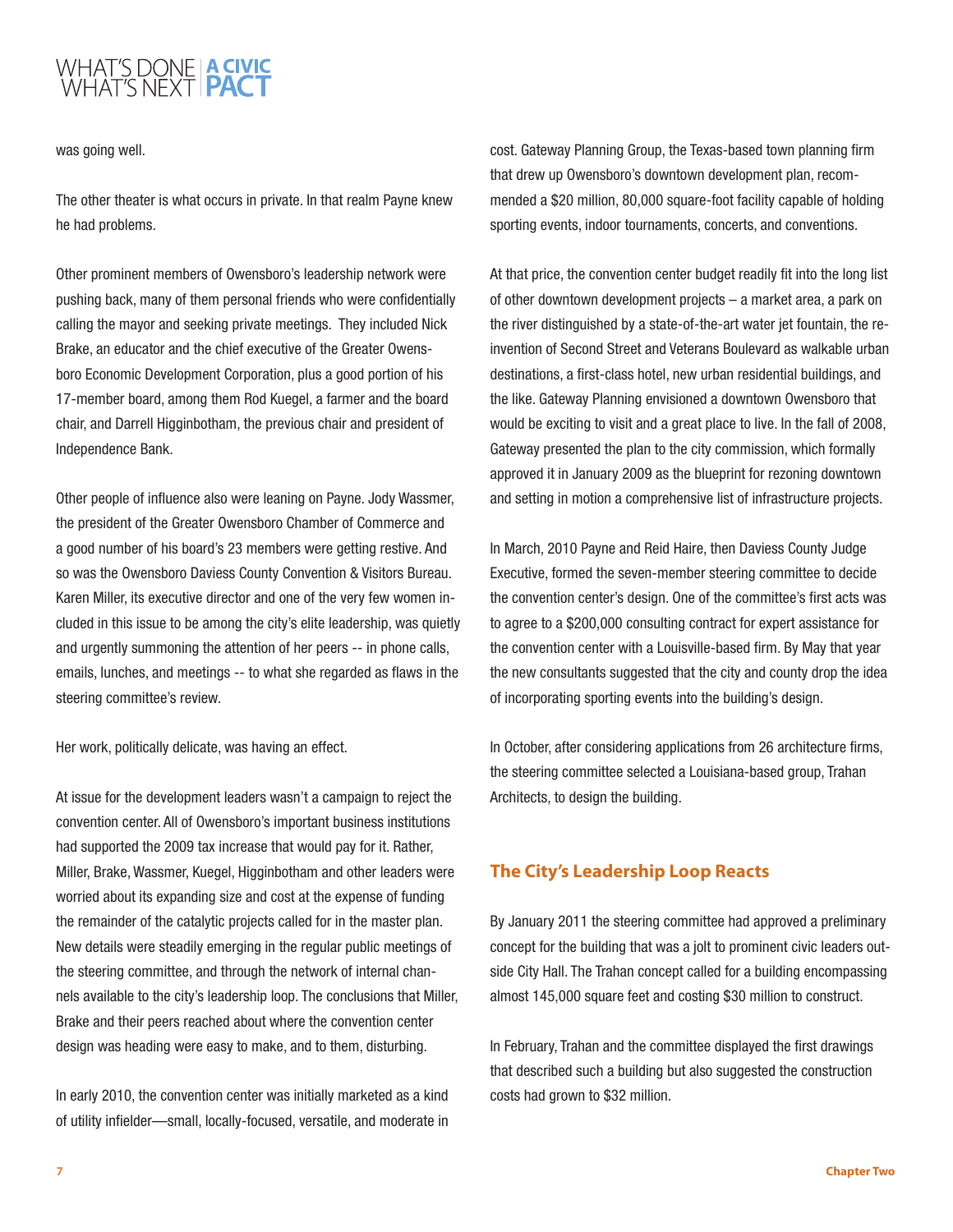With each change in the building's dimension and expense, members of Owensboro's leadership outside of City Hall grew more agitated. "The new park, walkable streets, more shops, the farmers market, outdoor pavilions," said Miller in an interview. "The Gateway Plan stressed building downtown into an experience for residents and visitors. But all the money started going to the events center. The plan was being changed and there wasn't much public discussion about it."

Though the rising numbers were much discussed among EDC and Chamber of Commerce board members, most of whom knew each other by growing up in Owensboro or by serving on the region's interlocking web of college, business, and non-profit boards, all understood the potential consequences of formally raising their concerns with Mayor Payne. In other words, how hard was Owensboro's leadership loop willing to lean on the man currently sitting at its hub in order to compel him to blink?

It was a serious question. Payne had indicated to EDC board members, said several in interviews, that he was prepared to cut city funding to the Centre For Business and Research, a new business incubator overseen by the EDC that was producing new jobs and actively recruiting new tenants. He also put into play, but hadn't acted on, an idea to increase the city's room tax by three percent in order to fund a city-managed visitor and convention marketing office, a direct swipe at the existing convention and visitors bureau. Raising the room tax would make Owensboro's hotel and motel tax the highest in the state.

At first, leaders tried a gentle, private, but insistent approach. Higginbotham placed a call, according to several EDC board members. So did several others. Payne, they reported back, was intent on building the center at the size Trahan proposed. Payne asserted that data Owensboro had amassed from the steering committee's experts warranted such dimensions. The city's consultant conducted a market study that found that Owensboro's convention should measure 98,000 to 143,000 square feet.

The city, Payne predicted, would attract enough traffic to support a big riverfront-gathering place. Miller and other leaders disagreed. Her research, and interviews with convention and visitor bureau executives in and outside Kentucky, indicated that Trahan and Owensboro might be pursuing an outdated business plan. The total number of big conventions was declining. The convention business is highly competitive. Would Owensboro really succeed in filling such a big and expensive building, especially if it resulted in stripping out elements of the downtown development plan that would attract more visitors?

"Where's the marketing plan for this project?" she asked her colleagues. "What is the reason for the project being that big? We started with 90,000 square feet. Who is going to sell it and how are they going to sell it? Who's going to pay for it? Has anybody reached out to the state organizations that historically have annual conferences? Are they interested in coming here?"

#### **Leaning On The Mayor**

In April, Kuegel and several EDC board members secured a meeting with the mayor to talk about these sorts of questions, and describe their fear that moving from Gateway Planning's \$20 million, 90,000 square-foot project to Trahan's 145,000 square-foot, \$32 million concept would prompt a backlash when the numbers were made public.

In interviews, Kuegel and others in attendance said the mayor dismissed their concerns. Kuegel recalled that Payne calmly eyed the small group and said "'Hold on!' We're not talking about the Gateway plan."

It was the last time the EDC met with the mayor, said Kuegel. "We'd gotten as far as putting another meeting on his schedule just a few weeks ago with the EDC and the Chamber of Commerce," said Kuegel in mid-July. "But he called that morning and cancelled."

Meanwhile, the Greater Owensboro Chamber of Commerce also was putting its concerns in front of Payne. The organization's leadership felt its credibility and the city's prospects were on the line with the decision on the convention center's size and cost. The Chamber's support for the 2009 tax increase was essential to the measure's passage, a rare act by any chamber of commerce, few of which endorse tax increases. The Chamber decision, said Executive Director Was-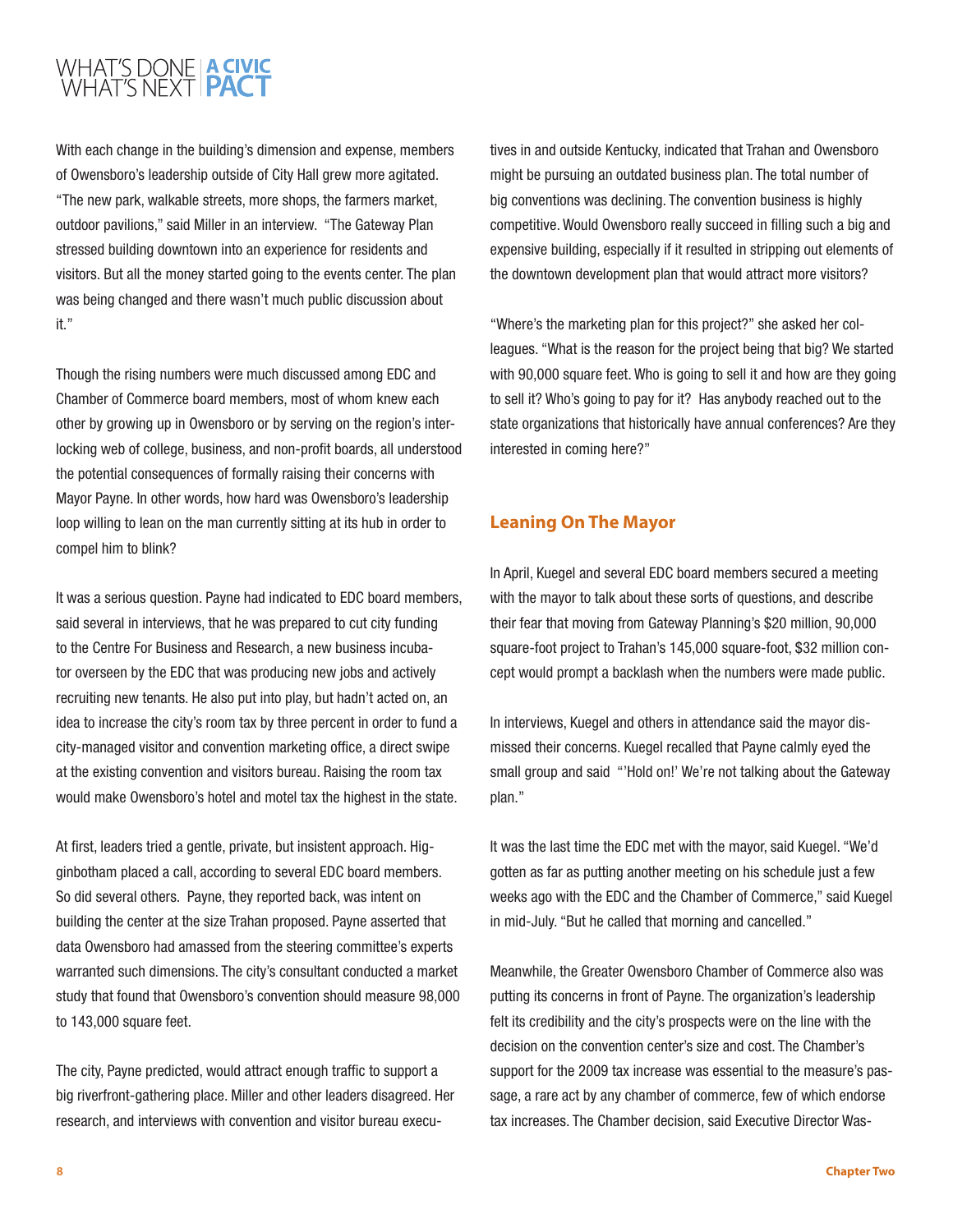smer, "cost us a handful of members."

On April 25, 2011, Wassmer and a group of the Chamber's executive committee held a mid-morning meeting with the mayor and Bill Parrish, the city administrator. Two Chamber board members who had served on statewide association boards, and had participated in decisions on where to hold conferences, told the mayor they would not recommend Owensboro for an event, said Wassmer in an email message. Why? Because the city did not have enough hotel rooms downtown.

"It's fair to say those educated opinions were dismissed by Payne and Parrish," said Wassmer. He added: "Conference attendees like to park their car when they arrive and have all events within easy walking distance. Any conference with more than 150 attendees will not allow for that with the current hotel configuration."

In an interview, Payne describes why he's driving the project so hard. He walks to a corner of his City Hall office and points to a map of metropolitan Owensboro. There are more than a dozen sticky notes, like yellow butterfly wings, fixed to the map. Each designates the title, location, and cost of a local construction project either recently completed, underway, or planned. The total value of the projects is over \$1 billion.

"We talked here for years and years, got really good about doing studies," Payne says. "I came in absolutely determined to get something done, something important enough to be worth being mayor. We're starting to have young people move back after they've spent time in other places. When this convention center is built this will be the most beautiful riverfront on the Ohio."

#### **It's Not Personal, It's Policy**

"This is not a power struggle," Kuegel insists. "If we just sit back and go along with what's happening, and the convention center cost gets to \$50 million, the next group of leaders has to raise taxes. And that becomes a real problem for the city."

Kuegel and the other people raising concerns puzzled over the next step. The quiet diplomacy to convince Payne to justify the center's growing size and cost didn't work. But business leaders were wary of taking their concerns public. Such a move might be interpreted as an act of condemnation that could put the convention center in political jeopardy, a consequence none wanted.

"The real problem is how negative you'd have to be to really pull it back," said Kuegel. "We don't want to be negative."

Al Mattingly, the Daviess County Judge Executive and a member of the steering committee, is nervous for the same reason. A former city commissioner who narrowly lost mayoral races in 2004 and 2008, Mattingly is a pragmatic conservative who worries about the mood of his constituents. The 2009 vote to increase the insurance tax aggravated people.

"As the architectural rendering and the financing becomes visible, it will reignite controversy," he said in an interview. "Grumpy will come out."

"Even if it's the best thing, the right thing to do," Mattingly added, "the process isn't good and it feeds discontent that has long festered. But the community has now placed its bet and cannot really take it back. We have to hope for the best."

#### **To Fund Publicly Or Not?**

Publicly funded projects, which traditionally serve as cornerstones of the American economy, are not easy to build anymore. Though residents of Owensboro generally understand the logic of economic competitiveness, and accept the necessity of developing new wealth and jobs, the basic mortar of public agreement to achieve those goals is fracturing.

What's causing conflict in Owensboro and nearly everywhere else in the United States is not simply disagreement about the government's appropriate role in economic development but also how much, if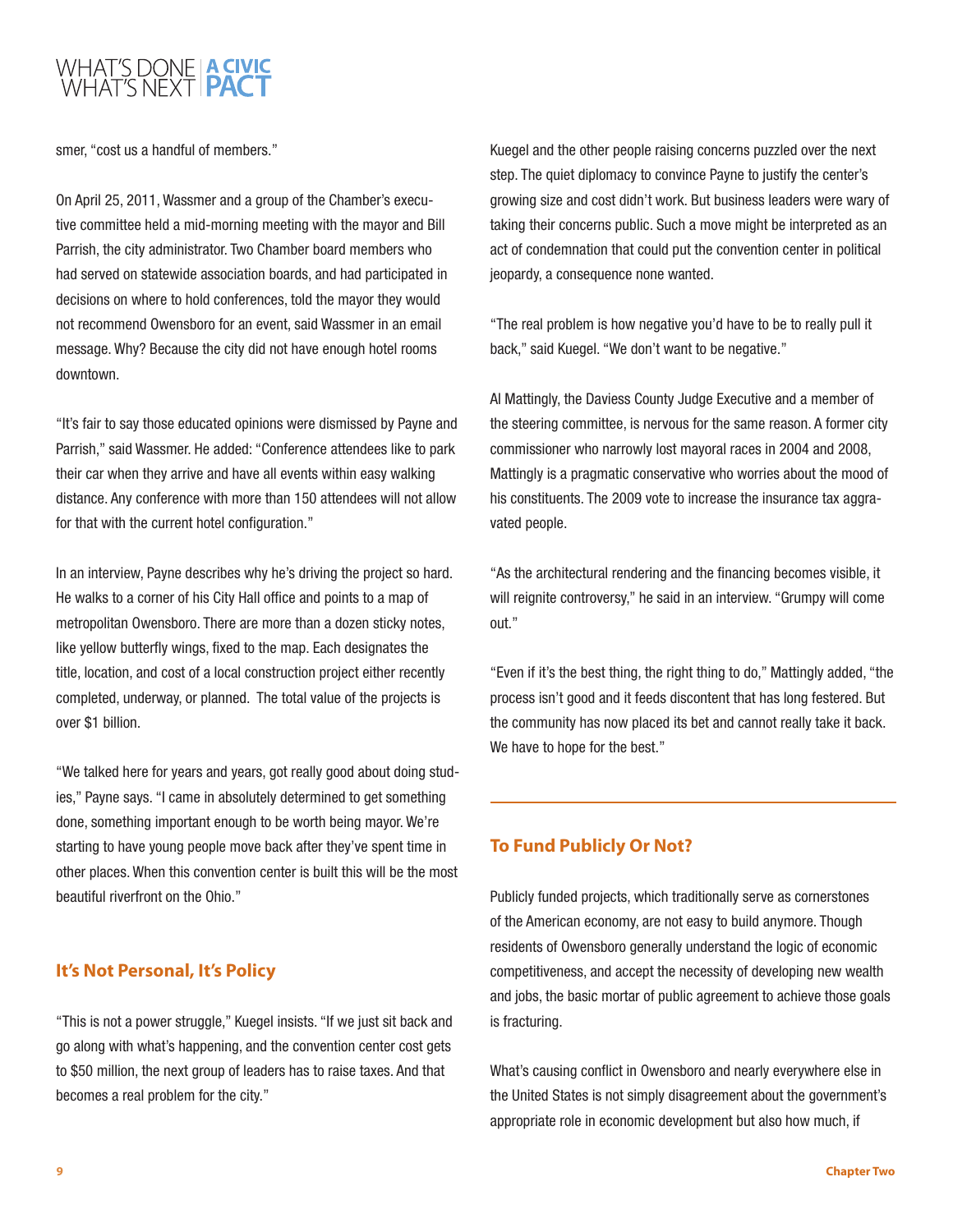anything, taxpayers are expected to contribute?

Even in Owensboro, where civic progress of late has been marked by public decisions to finance and embark on momentous public projects –roads, flood control, river port modernization, airport runways, higher education infrastructure, downtown development plans, ball fields that attract big tournaments, riverfront parks, and a convention center – the value that residents hold in taxpayer-financed investment is far from decided.

This is a place, after all, that more than 20 years ago was prompted by such fear of economic stagnation that it invested \$100 million in taxpayer financed incentives to attract a new Scott Paper Company plant and its 350 jobs. Landing the Scott plant was widely viewed as an important boost to community morale. It occurred during a time when several major manufacturing plants had closed and unemployment was around 13 percent to 14 percent. There was a sense in Owensboro that city leaders needed to "do whatever it takes" to recruit Scott. Bumper stickers, posters in storefronts, and rallies on the riverfront were all part of the campaign and the incentive package involved state assistance as well as local government funds.

But the investment was driven by an obsolete approach to development. Over the next decade the city and county, like listless ships, bobbed on the sea of slow growth, middling new business starts, and stagnant median incomes.

Two years ago, following a burst of new thinking and energy about the value of a thriving city center to encourage new development, a good deal of it influenced by a strategic planning program initiated by the city commission, Owensboro tried again. On February 3, 2009, in a decisive moment considered either a heroic act of statesmanship or political suicide, city commissioners and the county fiscal court voted 7-2 to increase taxes on insurance policies. The vote, which came amid an ice storm and in the teeth of a grinding national recession, was meant to raise \$80 million for downtown development projects, including the convention center.

"We knew it would be very unpopular," said Haire, then the County Judge Executive. "It cost some their political careers. But I'd traveled to so many communities about the same size and seen decline. Seen some of them die. I felt that we'd join the club of communities that merely used to be. So it was either do something bold or stay with the status quo and babysit the community until deterioration set in. In a way there wasn't a lot of choice. We had to do something significant. No doubt that downtown needed to be the target."

Just as Haire predicted, a year later the tax increase emerged as the central issue in local elections. Of the seven officials who approved the hike, just two remain in office; two were defeated and three did not seek reelection. Both of the officials that disapproved were easily elected to the Daviess County Fiscal Court, now dominated by fiscal conservatives.

Owensboro's capacity to generate big pools of public funding is clearly in abeyance. Reviving that tool appears almost entirely dependent on how well the downtown development project performs as a generator of new business, jobs, housing, and public excitement. The question may boil down to whether the original strategy -- building a balanced package of projects -- will be replaced with a much more aggressive convention center strategy.

The convention center, very plainly, is the anchor investment and will be viewed as the central metric of the new downtown's success or failure. Certainly money is required. But success also demands a strong civic operating system capable of identifying new market opportunities, marshaling support, adjusting to unexpected events, and competently executing complex projects.

On July 20 and the days that followed Owensboro's operating system underwent an important test.

#### **Big Days Of Governance**

Though there were friendly smiles exchanged, warm handshakes, and polite hugs, a current of anticipation and frustration also was apparent on City Hall's fourth floor when Mayor Payne called the July 20 steering committee meeting to order. Early in the hour-long event, the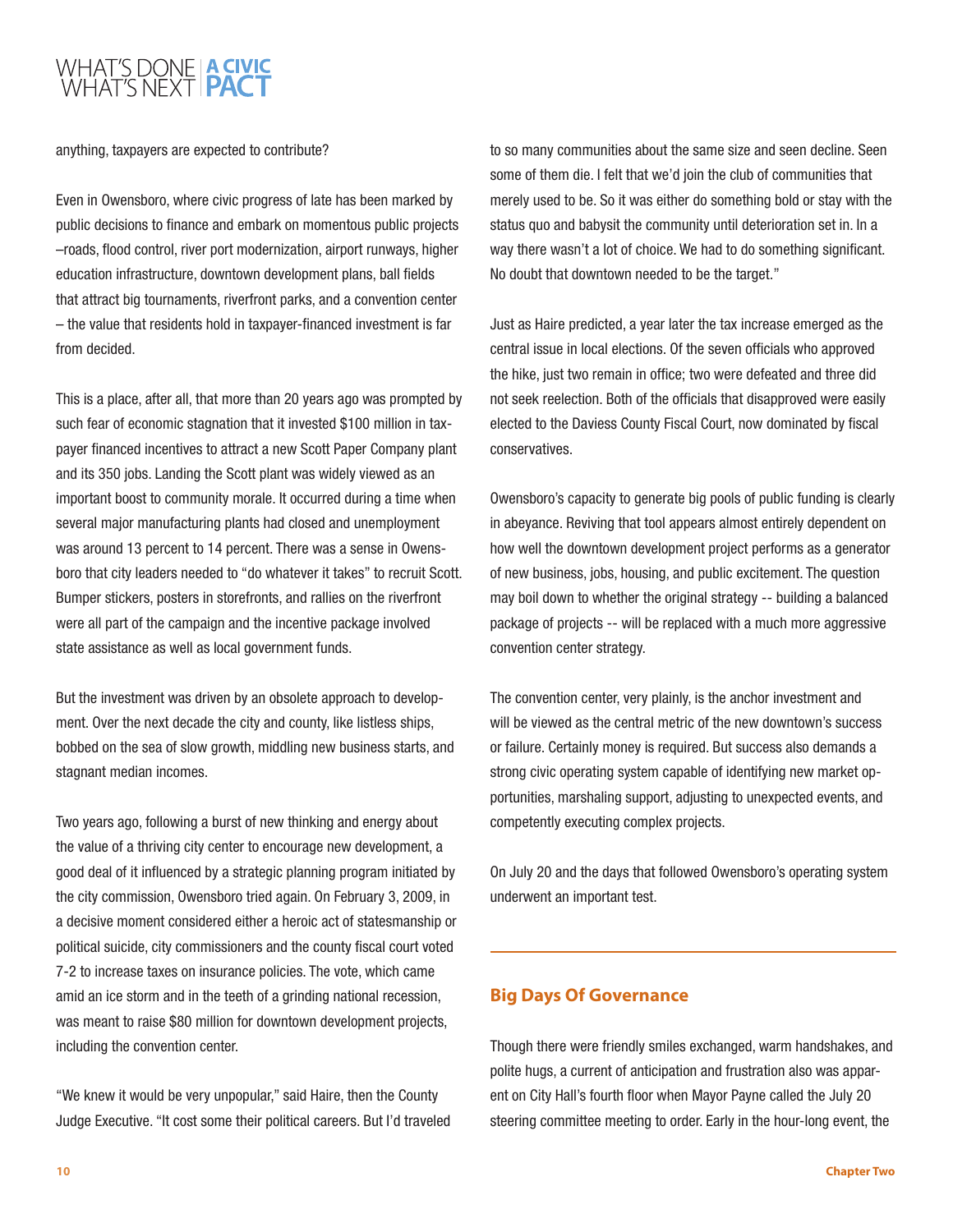source of the room's pitched energy emerged.

Two of the principals from Trahan Architects displayed renderings of an impressive angular steel and aluminum building enfolding contiguous zones of glass. They described publicly for the first time that the convention center's dimensions had grown again, to 169,000 square feet, and that the cost of construction could be as much as \$36 million.

When added to the other expenses – land, design, utilities, equipment, furniture, and fees – Owensboro's convention center would not only be among the largest in the state, it would cost \$47 million to \$49 million.

The following morning, Thursday, the *Messenger-Inquirer* reported on the new size and cost with a banner headline article. The day after, Karen Miller hosted a Friday morning meeting with Nick Brake and Rod Kuegel from the EDC; Jody Wassmer from the Chamber of Commerce; Brian Smith, the chair of the Convention & Visitor Bureau board; and Rick Hobgood, a local investment advisor.

"I thought we needed to be more vocal," Miller said. "I think the one piece that propelled me more than anything is that I want this to be a fair process. I want the city to listen to people who have firsthand knowledge. I was determined to bring that information forward.

"My feeling is the city doesn't need to sign on the dotted line until it has a marketing plan that says who is the audience, how are you going to go about the sales and marketing, and who will do the marketing for this center."

 "We did not meet with the idea of having a press conference," Miller added. "We met to explore different things that could be done. We felt like this was the best thing to do to really raise awareness. It lasted 90 minutes."

#### **Will The Mayor Push Pause?**

When the meeting finished, Rod Kuegel, who's known the mayor for

years, anticipated that a news conference could prompt Payne and the steering committee to pause, at least for a bit, to consider the growing anxiety about the size and cost of the convention center.

Good governance in a democratic society is about flexibility. Communities need leaders who stand up for principles but not in the way of progress. Payne is a capable leader. Kuegel felt a news conference by the Chamber and the Convention & Visitors Bureau would send the mayor and the committee a strong message without embarrassing or cornering them.

"I know Ron," said Kuegel. "He pushes everything to the limit, and then he pulls back."

And that's what happened. At noon on Tuesday, July 26, the Greater Owensboro Chamber of Commerce and the Owensboro-Daviess County Convention & Visitors Bureau held a news conference that was a highly visible and rare public display of opposition from the business sector. The two groups strongly endorsed the convention center in concept, but rebuked the mayor for what they described as an overly furtive design review process.

#### **Payne Blinks**

Hours afterward, Payne abruptly cancelled the special review committee meeting and announced a news conference of his own for July 27. There, Payne said that the city would work with the Public Life Foundation to sponsor three public events the fourth week of August. The purpose: to provide citizens with ample opportunity to consider the convention center's new design, and for the city to make its case for the center's size, utility, and anticipated cost.

Payne acknowledged that he and his colleagues in the city administration had not kept the public adequately informed about the nearly 90 percent expansion in the center's dimensions and the \$30 million spurt, to nearly \$50 million, in the projected cost.

But Payne, ever steadfast, vowed to gain closure on the convention design and move to the construction phase. He said the steer-